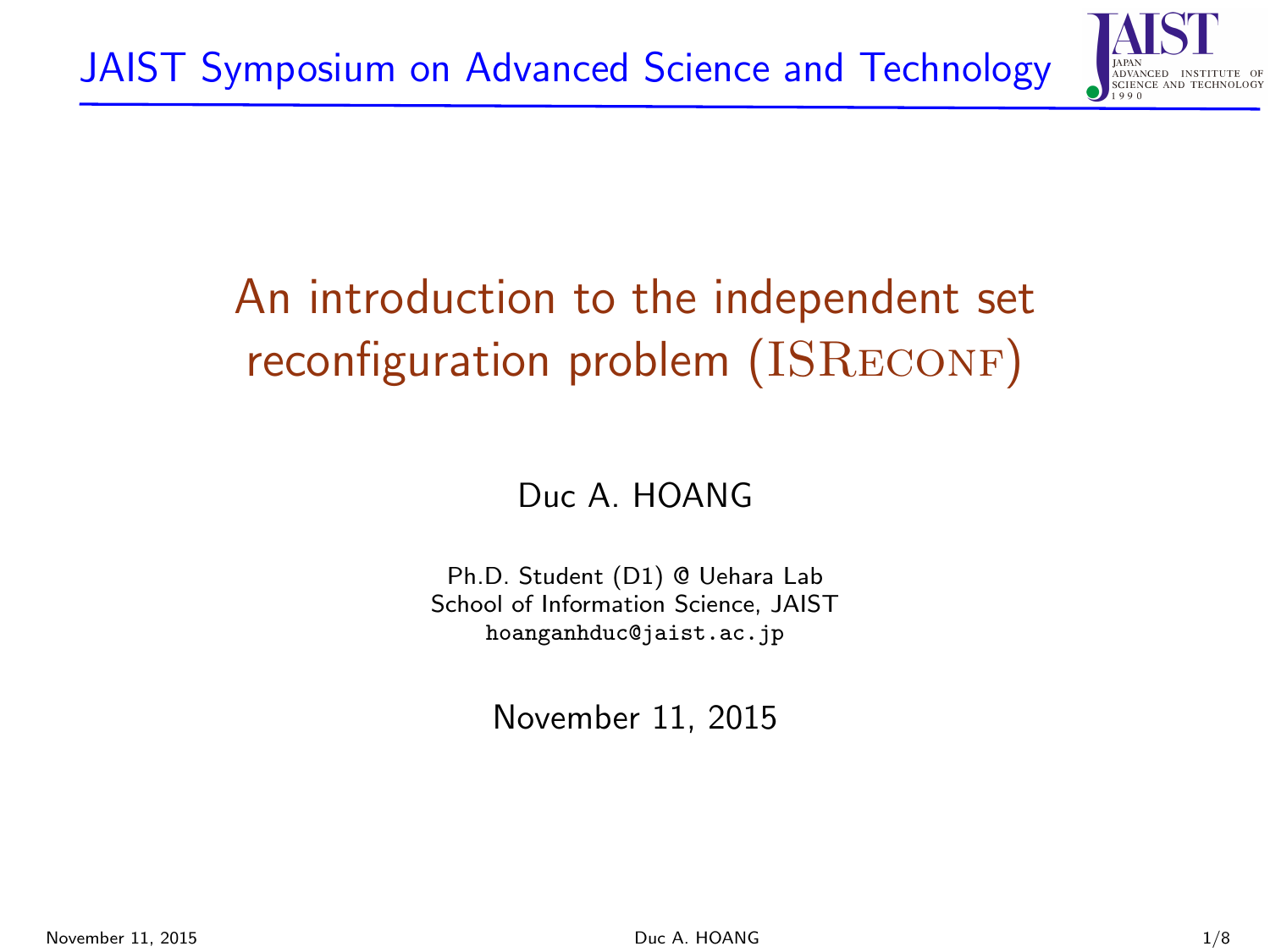### The Reconfiguration Problem

- Instance:
	- **Q** Collection of configurations.
	- **2** Allowed transformation rule(s).
- $\circ$  QUESTION: For any two configurations A, B from the given collection, can A be transformed to B using the given rule(s)?
- A classic example is the so-called 15-puzzle.
	- Instance:
		- $\bullet$  **Configuration:** 15 titles numbered from 1 to 15 are arranged on an  $4 \times 4$  grid, leaving one empty square.
		- **2** Rule: A title can move to the empty square if it is above, or below, or on the left, or on the right of that empty square.
	- QUESTION: Starting from any source configuration, can we reach the target configuration, where all numbers are in order (right-hand picture in the figure below)?

| 8              | $15\,$ | 13             | 3              |
|----------------|--------|----------------|----------------|
| 10             |        | 14             | 7              |
| $\overline{5}$ |        | $\overline{2}$ | $\overline{4}$ |
| 9              | 12     | 11             | 6              |

| 1              | $\overline{2}$ | 3  | $\overline{4}$ |
|----------------|----------------|----|----------------|
| $\overline{5}$ | 6              | 7  | 8              |
| 9              | 10             | 11 | 12             |
| 13             | 14             | 15 |                |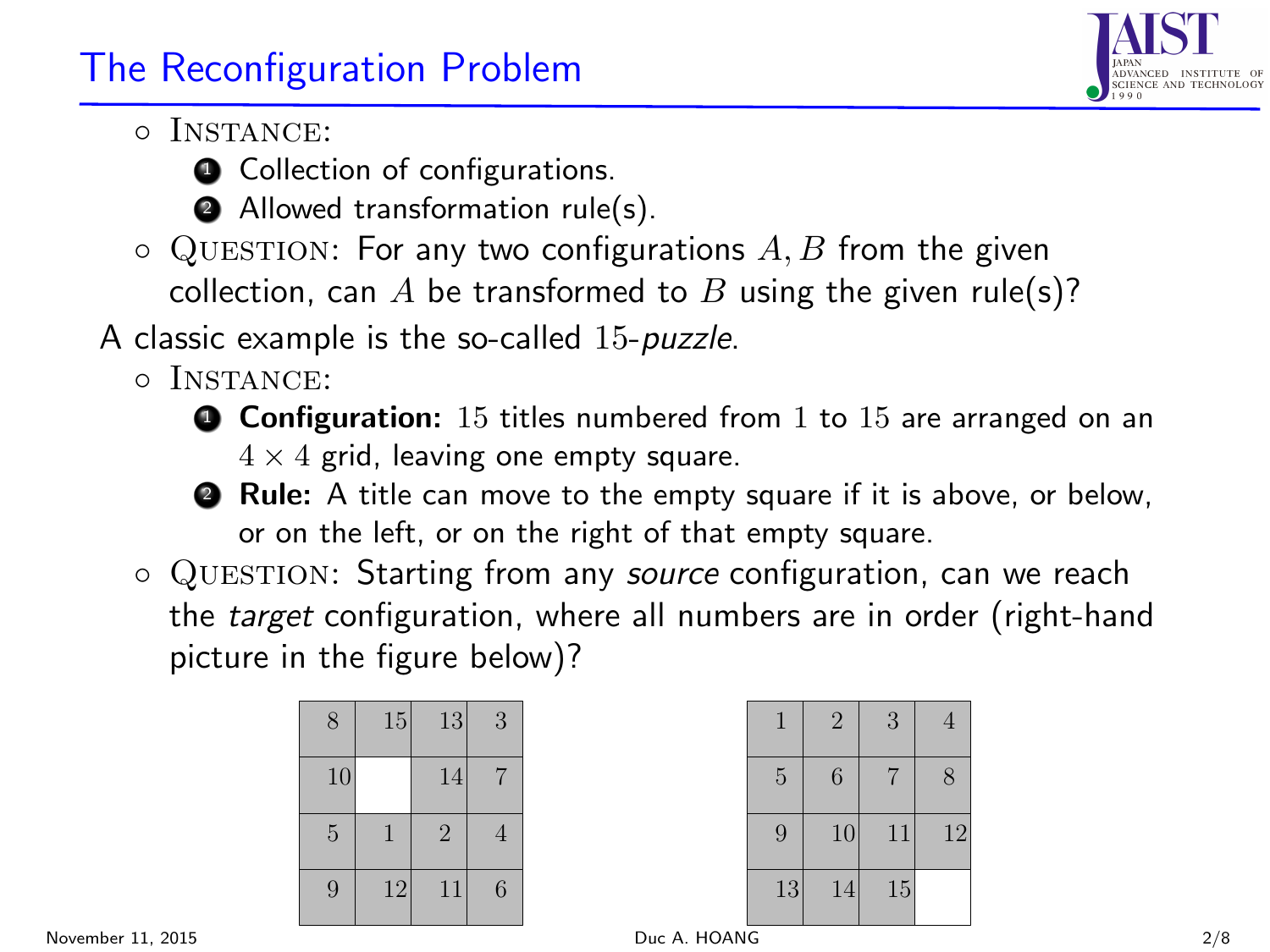#### What is ISRECONF?





Figure: An independent set of a graph. Independent vertices are marked with black tokens.

- **1 TS: Slide tokens** along edges.
- **3** TJ: A token "jumps" from one vertex to another.



◦ Instance:

 $\bullet$  A graph  $G = (V, E)$ . **2** Two independent sets  $I_b, I_r$ . **<sup>3</sup>** "Reconfiguration" rules: TS,

transformed to  $I_r$  using one of the given rules such that all

TJ, TAR.  $\circ$  QUESTION: Can  $I_b$  be



**3** TAR: Add or Remove tokens.

Figure: A Yes-instance under TS rule.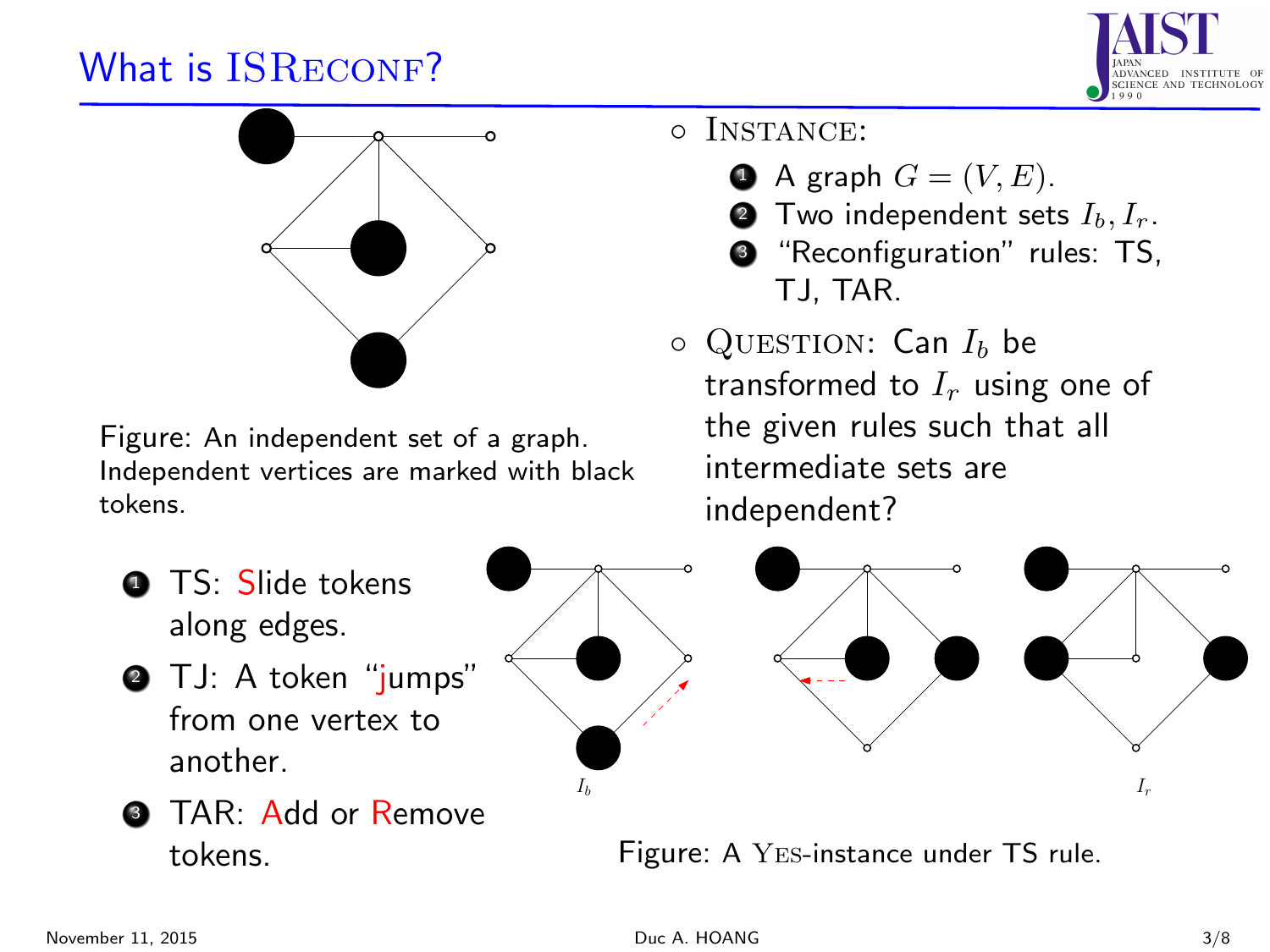# Why study ISRECONF?



**•** "Independent set" is an important object in computational complexity and graph theory.



Figure: A search on Google Scholar with keyword "independent set".

**2** ISRECONF (under any of the three given rules) is PSPACE-complete for general graphs, perfect graphs, and even planar graphs. Several PSPACE-hardness results are shown using reduction from **ISRECONF** and its variants.

Marcin Kamiński, Paul Medvedev, and Martin Milanič (2012). ["Complexity of](http://www.sciencedirect.com/science/article/pii/S0304397512002241) [independent set reconfigurability problems"](http://www.sciencedirect.com/science/article/pii/S0304397512002241). In: Theoretical Computer Science 439, pp. 9–15

Jan van den Heuvel (2013). ["The complexity of change"](http://arxiv.org/abs/1312.2816). In: [Surveys in](http://www.cambridge.org/us/academic/subjects/mathematics/discrete-mathematics-information-theory-and-coding/surveys-combinatorics-2013) [Combinatorics 2013](http://www.cambridge.org/us/academic/subjects/mathematics/discrete-mathematics-information-theory-and-coding/surveys-combinatorics-2013). Ed. by Simon R. Blackburn, Stefanie Gerke, and Mark Wildon. Cambridge University Press, pp. 127–160

November 11, 2015 **Duc A. HOANG Duc A. HOANG COMPUTER A** 4/8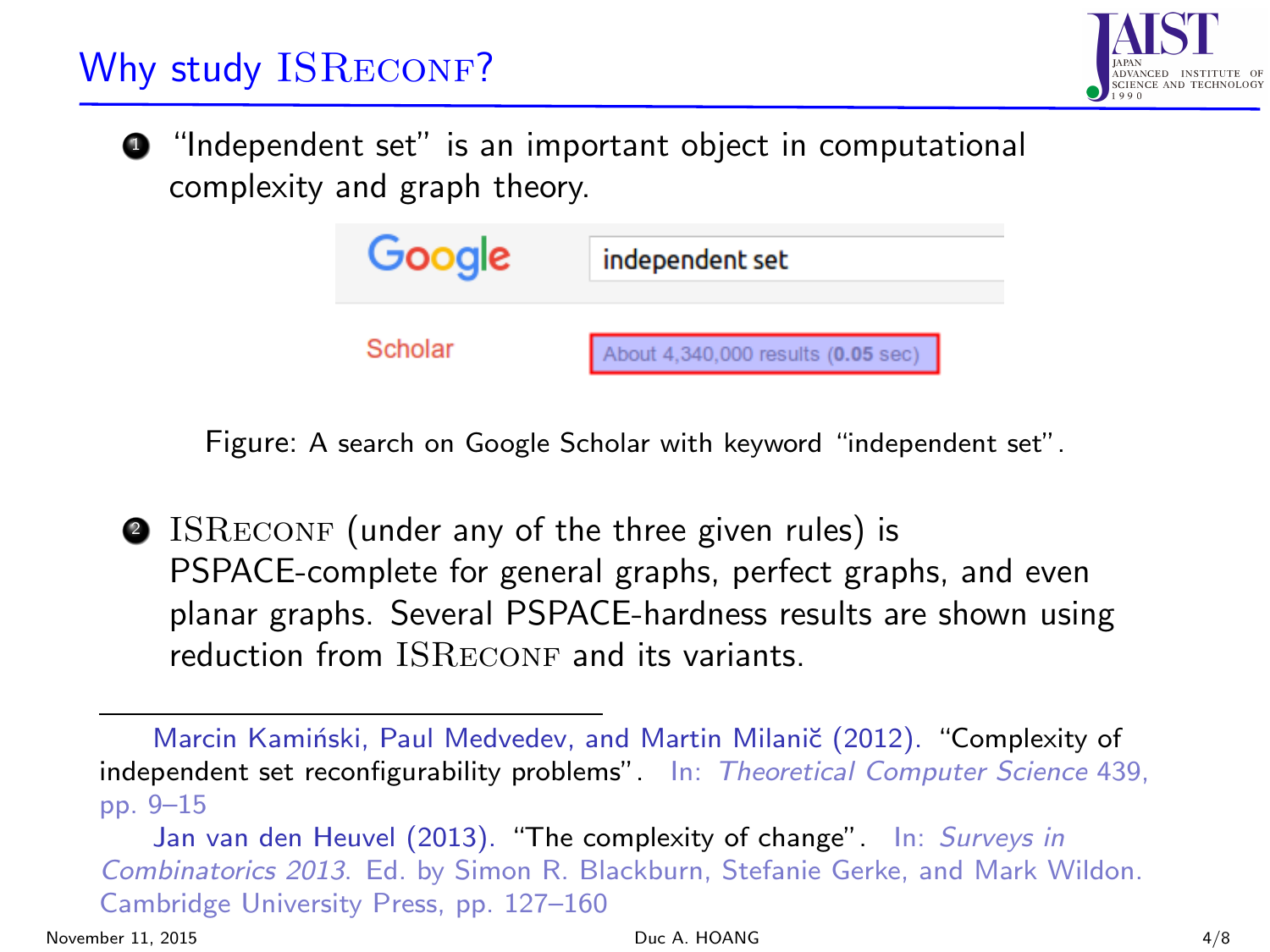

| Graph                         | Rule(s)                  | Complexity              | Paper(s)                                                                                                                                                                                                                                            |  |
|-------------------------------|--------------------------|-------------------------|-----------------------------------------------------------------------------------------------------------------------------------------------------------------------------------------------------------------------------------------------------|--|
| planar                        | TS, TJ, TAR              | PSPACE-complete         | Robert A. Hearn and Erik D. Demaine (2005).<br>"PSPACE-completeness of Sliding-block Puzzles and<br>Other Problems Through the Nondeterministic Con-<br>straint Logic Model of Computation". In: Theoretical<br>Computer Science 343.1-2, pp. 72-96 |  |
| general                       | TS, TJ, TAR              | PSPACE-complete         | Takehiro Ito, Erik D. Demaine, et al. (2011). "On the<br>complexity of reconfiguration problems". In: Theoreti-                                                                                                                                     |  |
| line                          | TJ, TAR                  | P                       | cal Computer Science 412.12-14, pp. 1054-1065                                                                                                                                                                                                       |  |
| perfect                       | TS, TJ, TAR              | PSPACE-complete         |                                                                                                                                                                                                                                                     |  |
| even-hole-free                | TJ, TAR                  | P                       | Marcin Kamiński, Paul Medvedey, and Martin Milanič<br>(2012). "Complexity of independent set reconfigurabil-<br>ity problems". In: Theoretical Computer Science 439,<br>pp. 9-15                                                                    |  |
| cograph $(P_4$ -free)         | <b>TS</b>                | P                       |                                                                                                                                                                                                                                                     |  |
| cograph $(P_4$ -free)         | TJ, TAR                  | $\overline{\mathsf{P}}$ | Paul Bonsma (2014). "Independent Set Reconfiguration<br>in Cographs". In: WG 2014. Ed. by Dieter Kratsch and<br>Ioan Todinca. Vol. 8747. LNCS. Springer, pp. 105-116                                                                                |  |
| bounded bandwidth             | TJ, TAR                  | PSPACE-complete         | Marcin Wrochna (2014). "Reconfiguration in bounded<br>bandwidth and treedepth".<br>In: arXiv preprints<br>arXiv:1405.0847                                                                                                                           |  |
| claw-free                     | TS.TJ                    | P                       | Paul Bonsma, Marcin Kamiński, and Marcin Wrochna<br>(2014). "Reconfiguring Independent Sets in Claw-Free<br>Graphs". In: SWAT 2014. Ed. by R. Ravi and IngeLi<br>Gørtz. Vol. 8503. LNCS. Springer, pp. 86-97                                        |  |
| tree                          | $\overline{\text{TS}}$   | $\overline{P}$          | Erik D. Demaine et al. (2015). "Linear-time algorithm<br>for sliding tokens on trees". In: Theoretical Computer<br>Science 600, pp. 132-142                                                                                                         |  |
| bipartite permutation         | $\overline{\mathsf{TS}}$ | $\overline{P}$          | Eli Fox-Epstein et al. "Sliding Token on Bipartite Permu-                                                                                                                                                                                           |  |
| bipartite distance-hereditary | TS                       | P                       | tation Graphs". In: ISAAC 2015, Nagoya, Japan, Dec.<br>9-11. (To be appeared)                                                                                                                                                                       |  |

Table: Recent results on studying ISRECONF.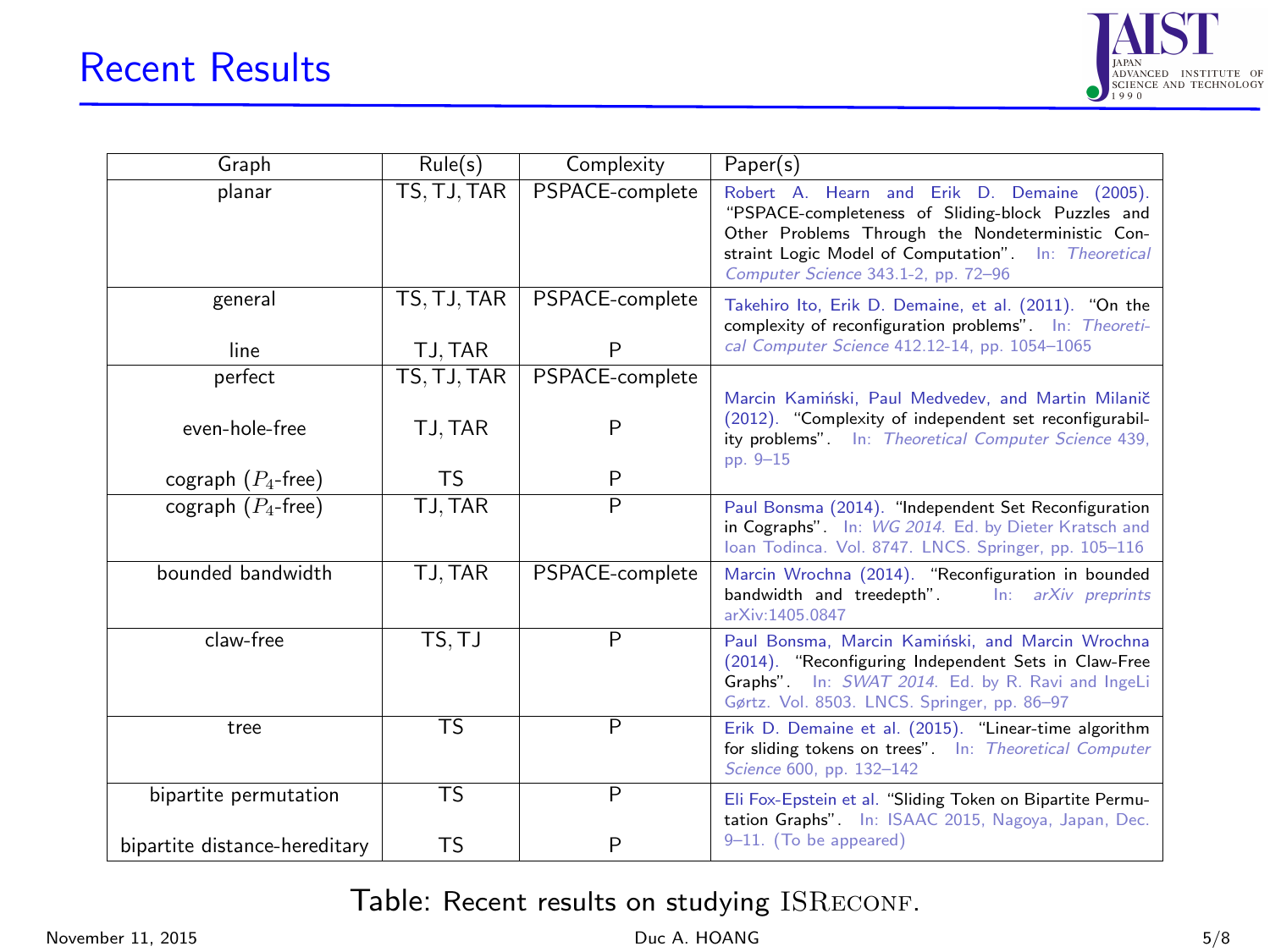### Useful tools for studying ISRECONF



In the process of studying reconfiguration problem and its variants  $(including ISRECONF)$ , the following tools are particularly useful.

- **NONDETERMINISTIC CONSTRAINT LOGIC (NCL): This** framework is motivated from the so-called *sliding-block puzzle*, which is a generalization of the classic 15-puzzle. NCL is a general framework built for proving PSPACE-hardness which simply requires the construction of a couple of gadgets that can be connected together in a planar graph. More details can be found in Robert A. Hearn and Erik D. Demaine (2005). ["PSPACE-completeness of](http://www.sciencedirect.com/science/article/pii/S0304397505003105) [Sliding-block Puzzles and Other Problems Through the Nondeterministic](http://www.sciencedirect.com/science/article/pii/S0304397505003105) [Constraint Logic Model of Computation"](http://www.sciencedirect.com/science/article/pii/S0304397505003105). In: Theoretical Computer Science 343.1-2, pp. 72–96
- **2 DYNAMIC PROGRAMMING: Roughly speaking, DYNAMIC** PROGRAMMING is a method for solving a complex problem by breaking it down into a collection of simpler subproblems. A general setting of DYNAMIC PROGRAMMING method for solving reconfiguration problems was recently presented in Paul Bonsma and Daniel Paulusma (2015). ["Using Contracted Solution Graphs](http://arxiv.org/abs/1509.06357) [for Solving Reconfiguration Problems"](http://arxiv.org/abs/1509.06357). In: arXiv preprints arXiv:1509.06357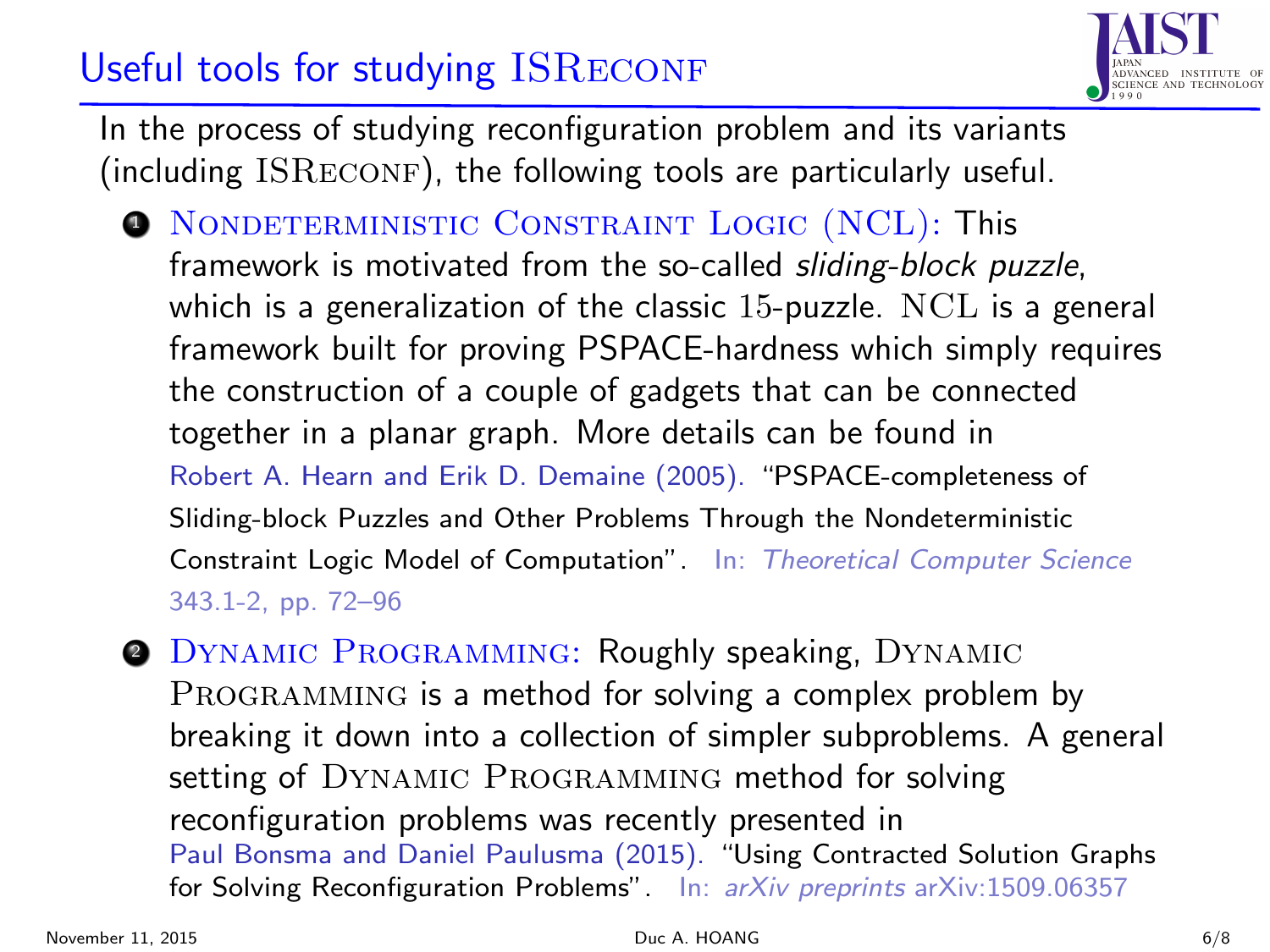# CLIQUE RECONFIGURATION and ISRECONF



- Instance:
	- $\bullet$  A graph  $G = (V, E)$ .
	- **2** Two cliques  $C_0, C_r$ .
	- **3** Reconfiguration rules: TS, TJ, TAR.
- $\circ$  QUESTION: Can  $C_0$  be transformed to  $C_r$  using one of the given rules such that all intermediate sets are clique?
- $\bullet$  TS: Slide a token in clique  $C$ to a vertex in  $V \setminus C$  along an edge of  $G$ .
- $\bullet$  TJ: A token in clique C jump to a vertex in  $V \setminus C$ .
- **3** TAR: Add or Remove tokens.

Interestingly, in CLIQUE RECONFIGURATION, the three rules TS, TJ and TAR are equivalent, while in  $ISRECONF$  they are not. More details are in Takehiro Ito, Hirotaka Ono, and Yota Otachi (2015). ["Reconfiguration of Cliques in a](http://link.springer.com/chapter/10.1007%2F978-3-319-17142-5_19) [Graph"](http://link.springer.com/chapter/10.1007%2F978-3-319-17142-5_19). In: TAMC 2015, Singapore, May 18-20, 2015, pp. 212–223



Figure: A sequence  $\langle C_0, C_1, \ldots, C_6 \rangle$  of cliques in the same graph, where the vertices in cliques are depicted by large (blue) circles (tokens). (© Ito, Ono, and Otachi [2015\)](#page-0-0)